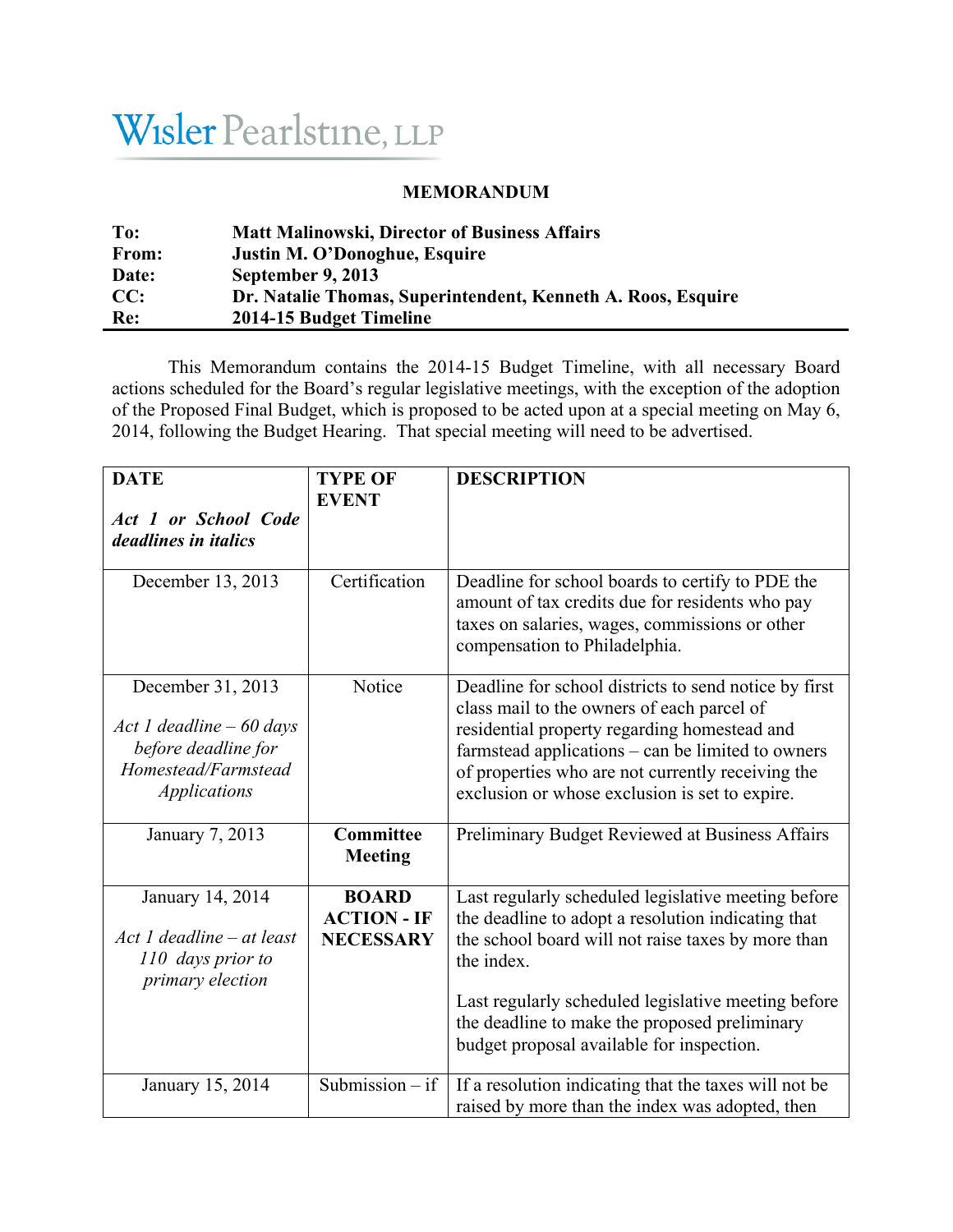| Act 1 deadline - Within<br>5 days of adoption                                                          | necessary                                                              | this is the deadline for submission of information<br>regarding the proposed tax rate increase to PDE<br>along with a copy of the resolution.                                                                                                      |
|--------------------------------------------------------------------------------------------------------|------------------------------------------------------------------------|----------------------------------------------------------------------------------------------------------------------------------------------------------------------------------------------------------------------------------------------------|
| January 22, 2014<br>Act 1 deadline – at least<br>20 days prior to<br>adoption of preliminary<br>budget | Allow<br>Inspection                                                    | Deadline to make the preliminary budget proposal<br>available for inspection, unless the school board<br>has adopted a resolution certifying that the school<br>board will not increase taxes in excess of the<br>index.                           |
| January 31, 2014<br>Act 1 deadline – at least<br>10 days prior to<br>adoption of preliminary<br>budget | <b>Public Notice</b>                                                   | Deadline for school boards to give public notice of<br>intent to adopt the preliminary budget proposal,<br>unless the school board has adopted a resolution<br>certifying that the school board will not increase<br>taxes in excess of the index. |
| February 11, 2014<br>Act 1 deadline $-90$ days<br>prior to primary election                            | Adopt<br>Preliminary<br><b>Budget</b><br><b>BOARD</b><br><b>ACTION</b> | School board will adopt Preliminary Budget<br>Proposal and authorize the filing for exceptions, if<br>necessary.                                                                                                                                   |
| February 12, 2014<br>Act 1 deadline $-85$ days<br>prior to primary election                            | Submission                                                             | If the preliminary budget proposal includes an<br>increase of any tax levied for or in support of the<br>public schools, then this is the deadline for school<br>districts to submit tax information to PDE                                        |
| February 27, 2014<br>$Act$ 1 deadline – at least<br>one week prior to<br>seeking exceptions            | <b>Public Notice</b>                                                   | Deadline for school districts to advertise their<br>intent to seek exception(s) to referendum $-$ in one<br>newspaper of general circulation and on website.                                                                                       |
| April 2, 2014                                                                                          | Committee<br><b>Meeting</b>                                            | Review 2014-15 budget                                                                                                                                                                                                                              |
| March 1, 2014                                                                                          | Submission                                                             | Deadline for property owners to submit<br>homestead/farmstead applications.                                                                                                                                                                        |
| March 4, 2014                                                                                          | <b>Committee</b><br><b>Meeting</b>                                     | Review of impact to budget from Governor's<br><b>Budget</b>                                                                                                                                                                                        |
| March 6, 2014<br>Act 1 deadline - 75 days                                                              | Submission                                                             | Deadline for PDE to inform school districts<br>whether proposed tax increase exceeds the index.                                                                                                                                                    |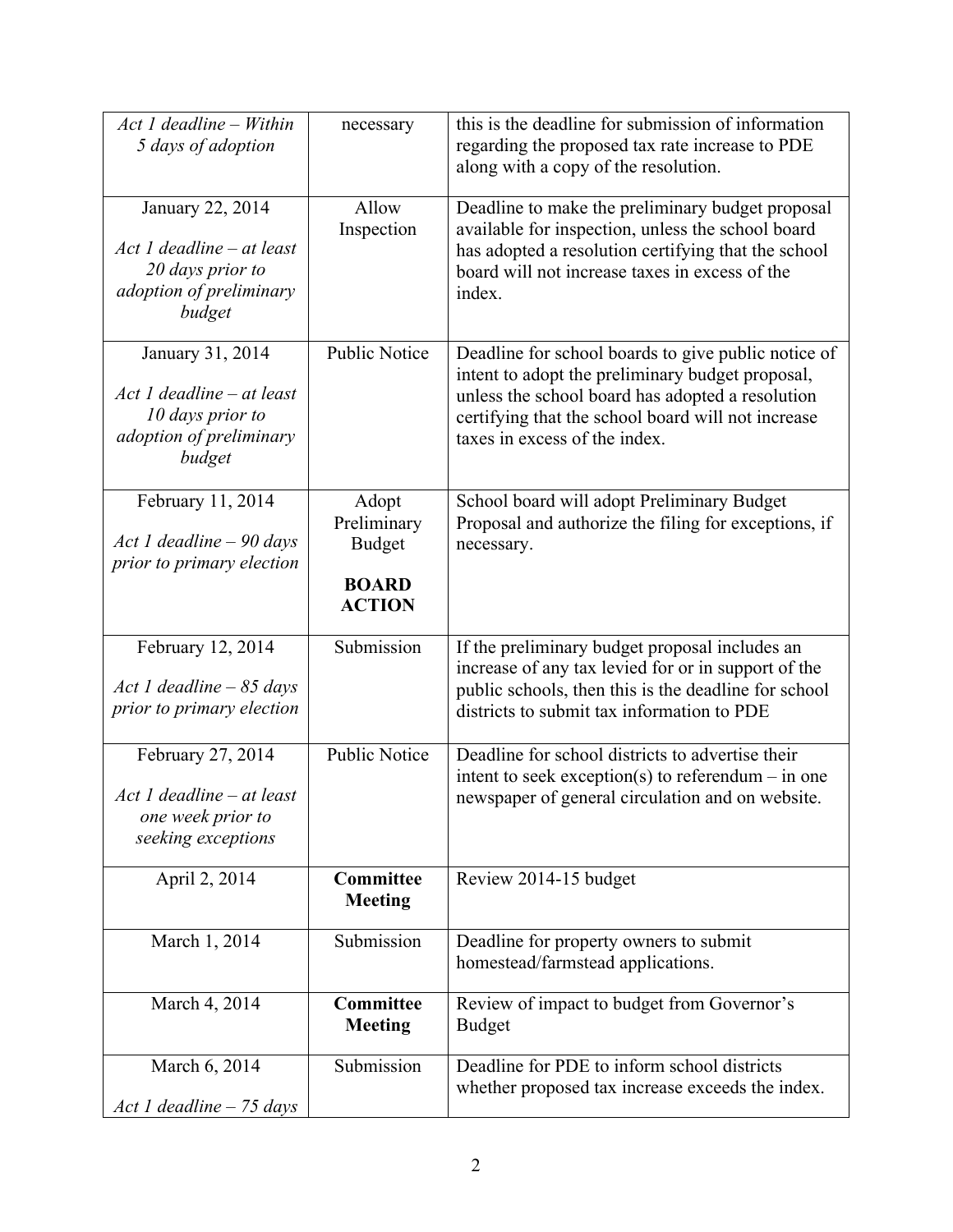| prior to primary election                                                             |                                                       | Deadline to submit exceptions to PDE.                                                                                                                                                                                                                                                                                                                                                                                                                        |
|---------------------------------------------------------------------------------------|-------------------------------------------------------|--------------------------------------------------------------------------------------------------------------------------------------------------------------------------------------------------------------------------------------------------------------------------------------------------------------------------------------------------------------------------------------------------------------------------------------------------------------|
| March 11, 2014<br>Act 1 deadline $-60$ days<br>prior to primary election              | <b>BOARD</b><br><b>ACTION, IF</b><br><b>NECESSARY</b> | Last regularly scheduled legislative meeting before<br>the deadline to adopt a referendum question<br>seeking to raise the tax rate by more than the<br>index. This meeting pre-dates the deadline for<br>PDE to rule on exceptions.                                                                                                                                                                                                                         |
| March 21, 2014<br>Act 1 deadline $-60$ days<br>prior to primary election              | Submission                                            | If no exceptions are requested from PDE, or if the<br>exceptions requested, even if granted, would<br>require raising the tax rate by more than the index,<br>then this is the deadline for the school district to:<br>(1) adopt a referendum question seeking voter<br>approval to increase the rate of taxes by more than<br>the index and (2) submit the question to the board<br>of elections in each county in which the school<br>district is located. |
| March 26, 2014<br>Act 1 deadline $-55$ days<br>prior to primary election              | Notice                                                | Deadline for PDE to rule on exceptions.                                                                                                                                                                                                                                                                                                                                                                                                                      |
| March 31, 2014<br>Act 1 deadline $-50$ days<br>prior to primary election              | Submission                                            | If exceptions are denied, then this is the deadline<br>for the school district to: $(1)$ adopt a referendum<br>question seeking voter approval to increase the rate<br>of taxes by more than the index and (2) submit the<br>question to the board of elections in each county in<br>which the school district is located.                                                                                                                                   |
| May 1, 2014                                                                           | Notice                                                | Deadline for PDE to notify school districts of the<br>amount of Property Tax Reduction Allocation.<br>Deadline for county assessors to submit report to<br>school districts.                                                                                                                                                                                                                                                                                 |
| May 6, 2014                                                                           | Hearing                                               | <b>Budget hearing</b>                                                                                                                                                                                                                                                                                                                                                                                                                                        |
| May 6, 2014<br>School Code deadline -<br>at least 30 days prior to<br>budget adoption | Adoption<br><b>BOARD</b><br><b>ACTION</b>             | School board will adopt the proposed final budget.<br>This is a special meeting and must be<br>advertised.                                                                                                                                                                                                                                                                                                                                                   |